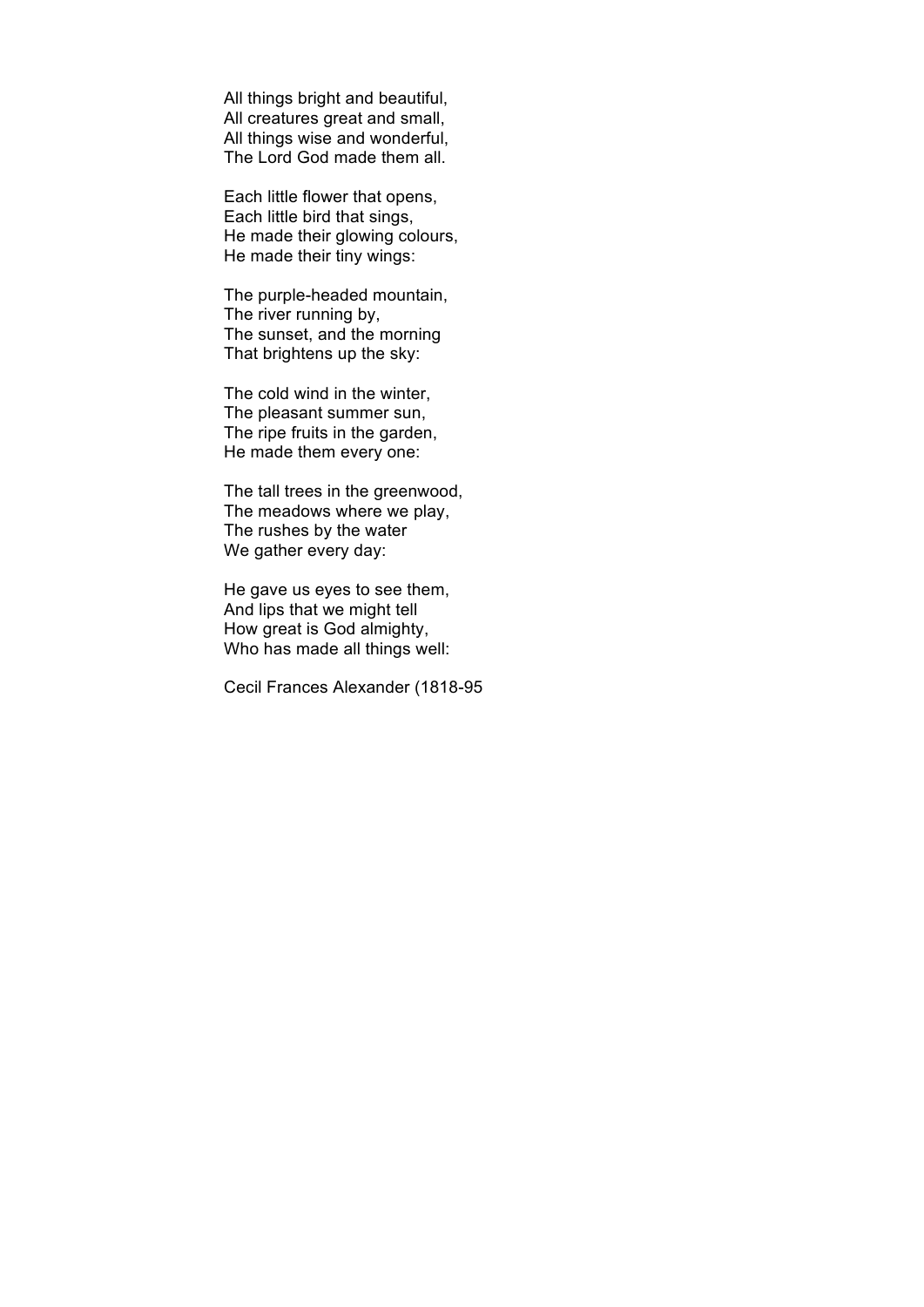Amazing grace! How sweet the sound That saved a wretch like me! I once was lost, but now am found, Was blind, but now I see.

'Twas grace that taught my heart to fear, And grace my fears relieved; How precious did that grace appear The hour I first believed!

Through many dangers, toils and snares, I have already come; 'Tis grace that brought me safe thus far, And grace will lead me home.

The Lord has promised good to me, His word my hope secures; He will my shield and portion be As long as life endures.

Yes, when this flesh and heart shall fail, And mortal life shall cease: I shall possess, within the veil, A life of joy and peace.

The earth shall soon dissolve like snow, The sun forbear to shine; But God, who called me here below, Will be forever mine.

When we've been there a thousand years, Bright shining as the sun, We've no less days to sing God's praise Than when we'd first begun.

John Newton (1725-1807) vv.1-6 Anon v.7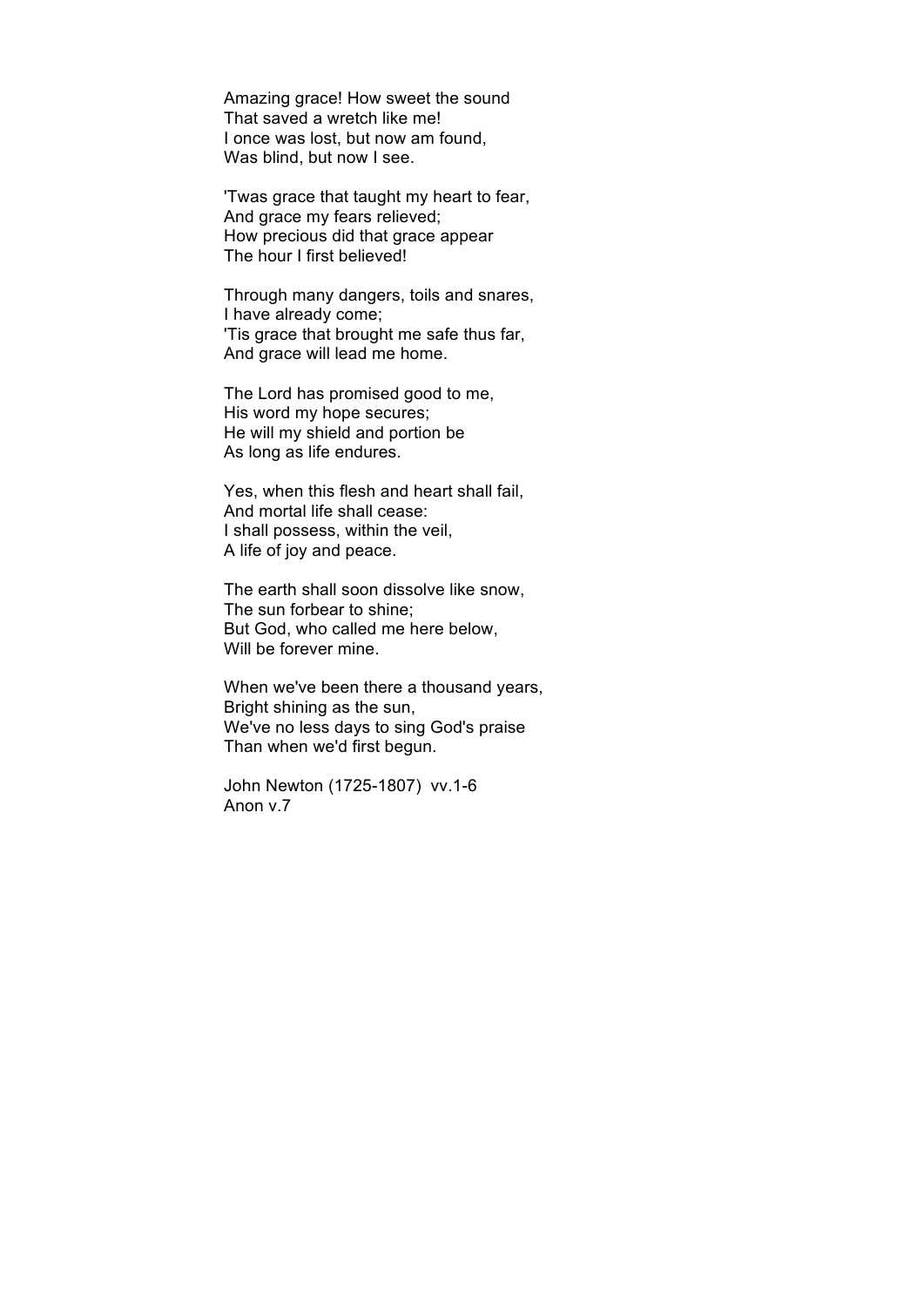And did those feet in ancient time Walk upon England's mountain green? And was the holy Lamb of God On England's pleasant pastures seen? And did the countenance divine Shine forth upon our clouded hills? And was Jerusalem builded here Among those dark satanic mills?

Bring me my bow of burning gold! Bring me my arrows of desire! Bring me my spear! O clouds, unfold! Bring me my chariot of fire! I will not cease from mental fight, Nor shall my sword sleep in my hand, Till we have built Jerusalem In England's green and pleasant land.

William Blake (1757-1827)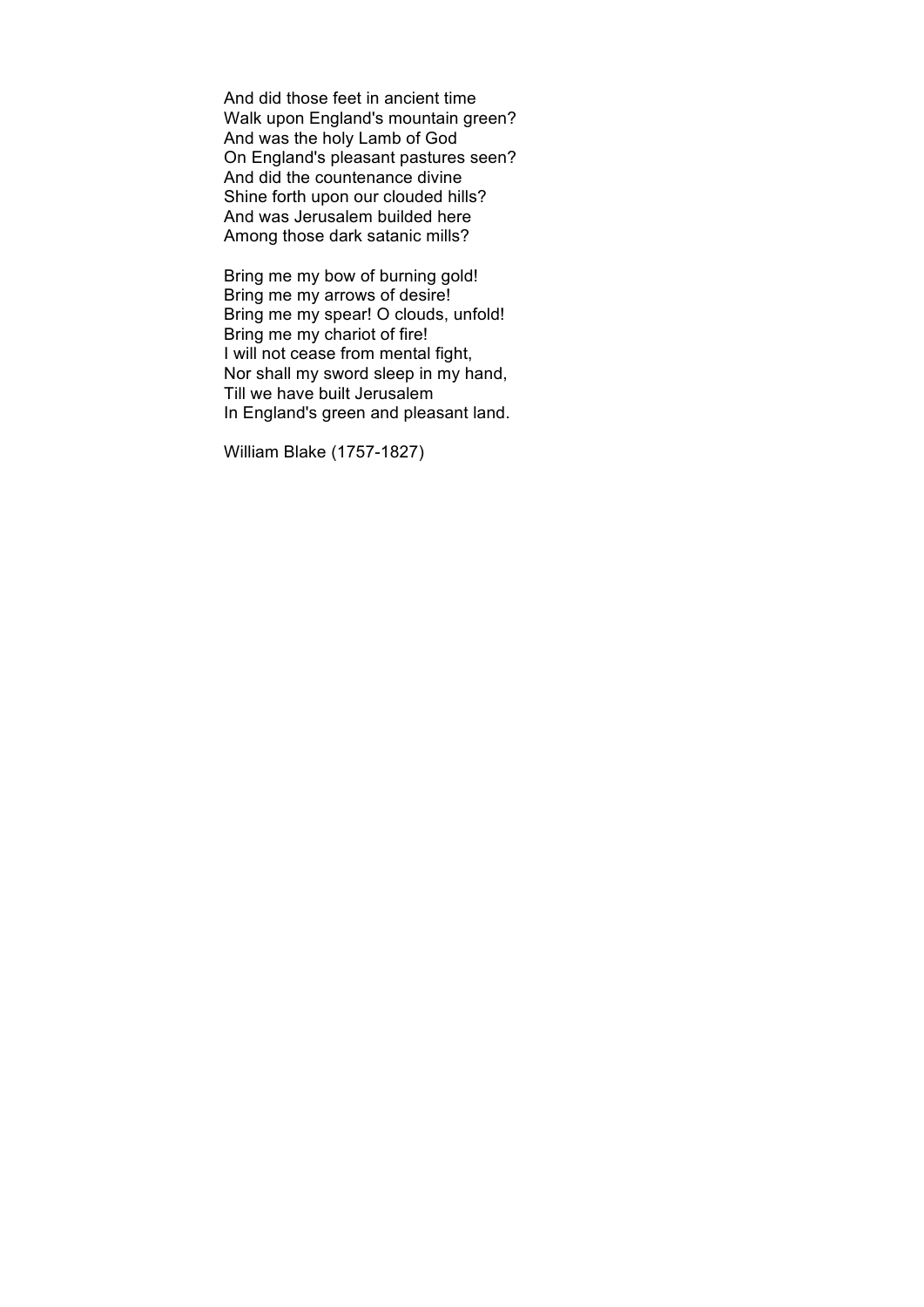Be our chief guest, Lord, Lord of all living, Lord of all loving, this wedding day; Bind us together, in your sure keeping, So we may never wander away.

Bless all who have brought us up from our childhood, Caring, forgiving, through the long day; May the same spirit shine in our home, Lord, Lighting our pathway, we humbly pray.

Bless all our friends, Lord, happy and true friends, Laughing or crying, always the same; Bright with this friendship, may our own home be, Ready to welcome all in your name.

Be our chief guest, Lord, Lord of all living, Warm with compassion, showing the way; Keep us together, in loving service, Families and friends, Lord, this wedding day.

Anon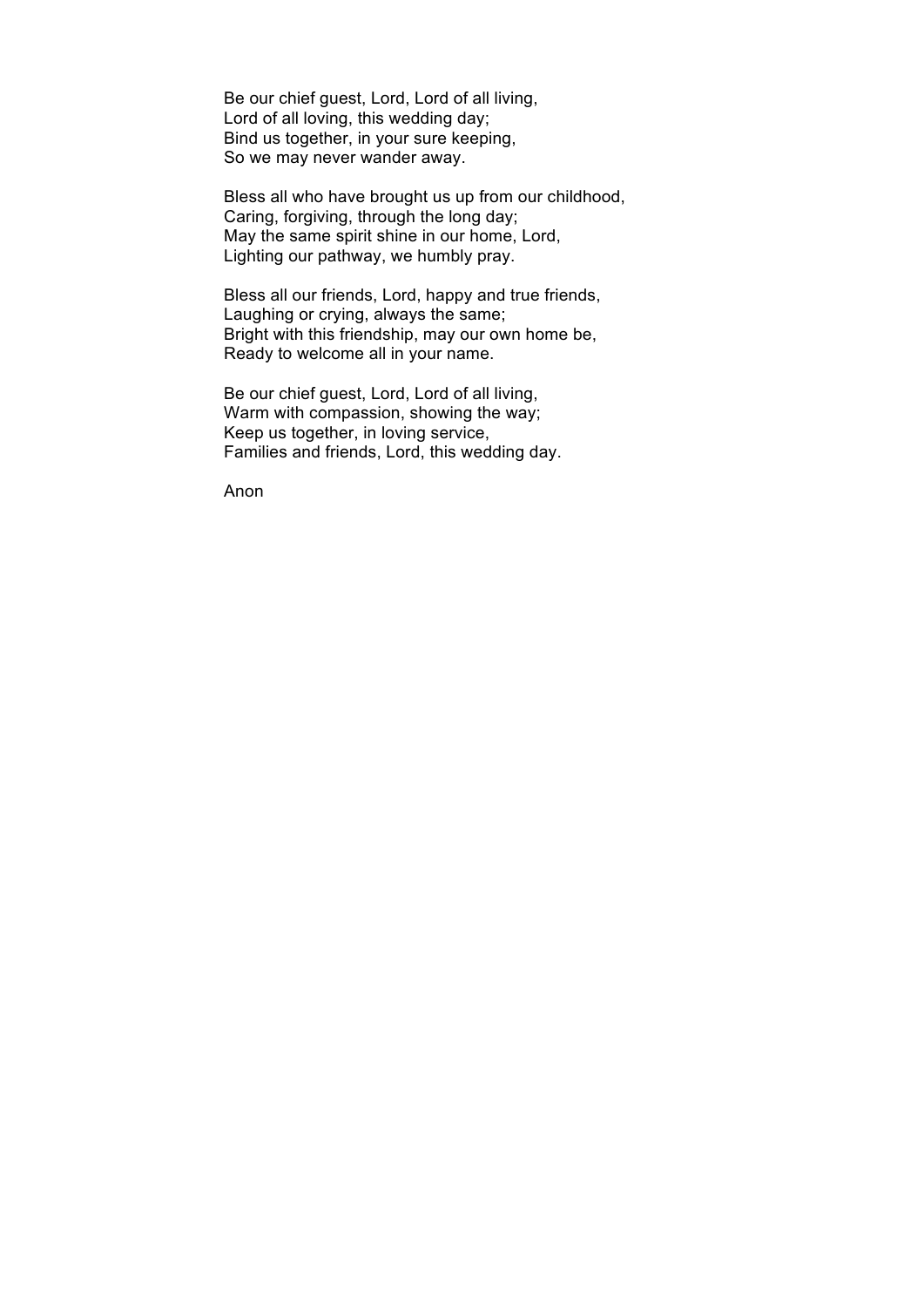Bind us together, Lord, bind us together with cords that cannot be broken. Bind us together, Lord, Bind us together, O bind us together with love.

There is only one God, there is only one King; there is only one Body, That is why we sing :

Made for the glory of God, purchased by His precious Son; born with the right to be clean, for Jesus the victory has won :

You are the family of God, You are the promise divine; You are God's chosen desire, You are the glorious new wine :

Bob Gillman (b. 1946)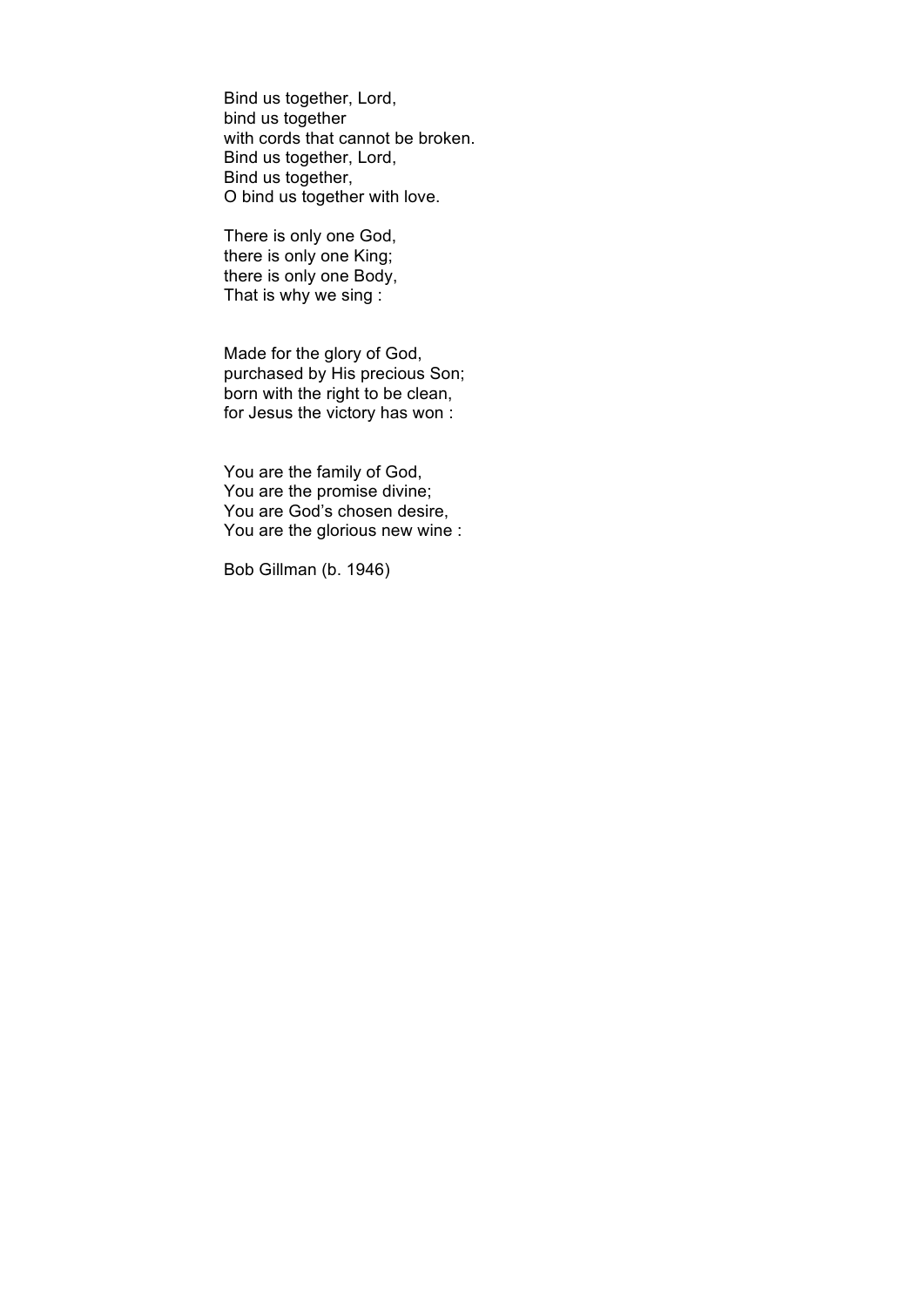Give me joy in my heart, keep me praising, Give me joy in my heart, I pray, Give me joy in my heart, keep me praising, Keep me praising till the break of day.

Sing hosanna, sing hosanna, Sing hosanna to the King of kings! Sing hosanna, sing hosanna, Sing hosanna to the King.

Give me peace in my heart, keep me resting, Give me peace in my heart, I pray, Give me peace in my heart, keep me resting, Keep me resting till the break of day :

Give me love in my heart, keep me serving, Give me love in my heart, I pray; Give me love in my heart, keep me serving, Keep me serving till the break of day :

**Traditional**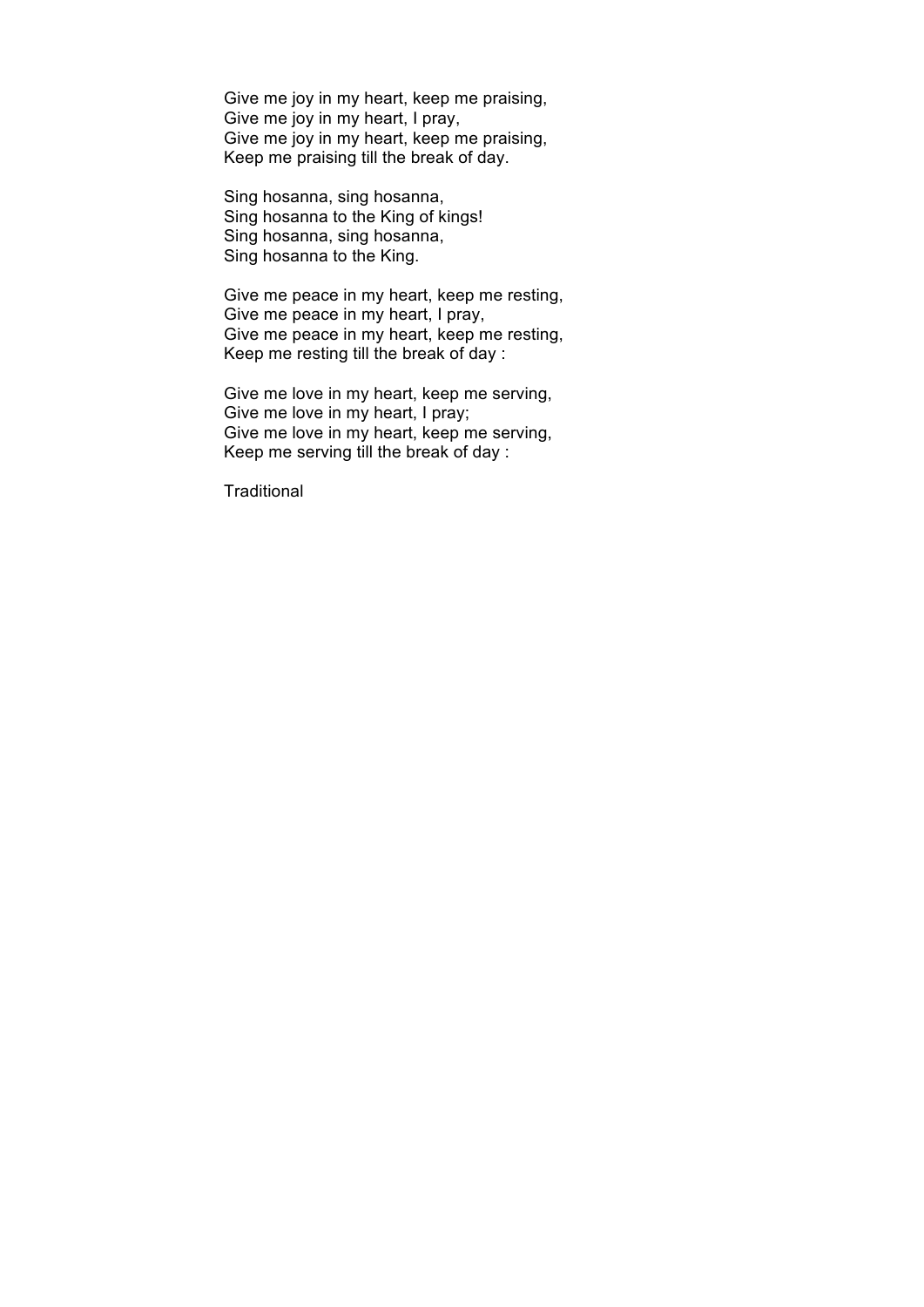Guide me, O Thou great Jehovah, Pilgrim through this barren land. I am weak, but Thou art mighty; Hold me with Thy powerful hand. Bread of Heaven, Bread of Heaven, Feed me till I want no more; Feed me till I want no more.

Open now the crystal fountain, Whence the healing stream doth flow; Let the fire and cloudy pillar Lead me all my journey through. Strong Deliverer, strong Deliverer, Be Thou still my Strength and Shield; Be Thou still my Strength and Shield.

When I tread the verge of Jordan, Bid my anxious fears subside; Death of deaths, and hell's destruction, Land me safe on Canaan's side. Songs of praises, songs of praises, I will ever give to Thee; I will ever give to Thee.

Willliam Williams (1717-91) altd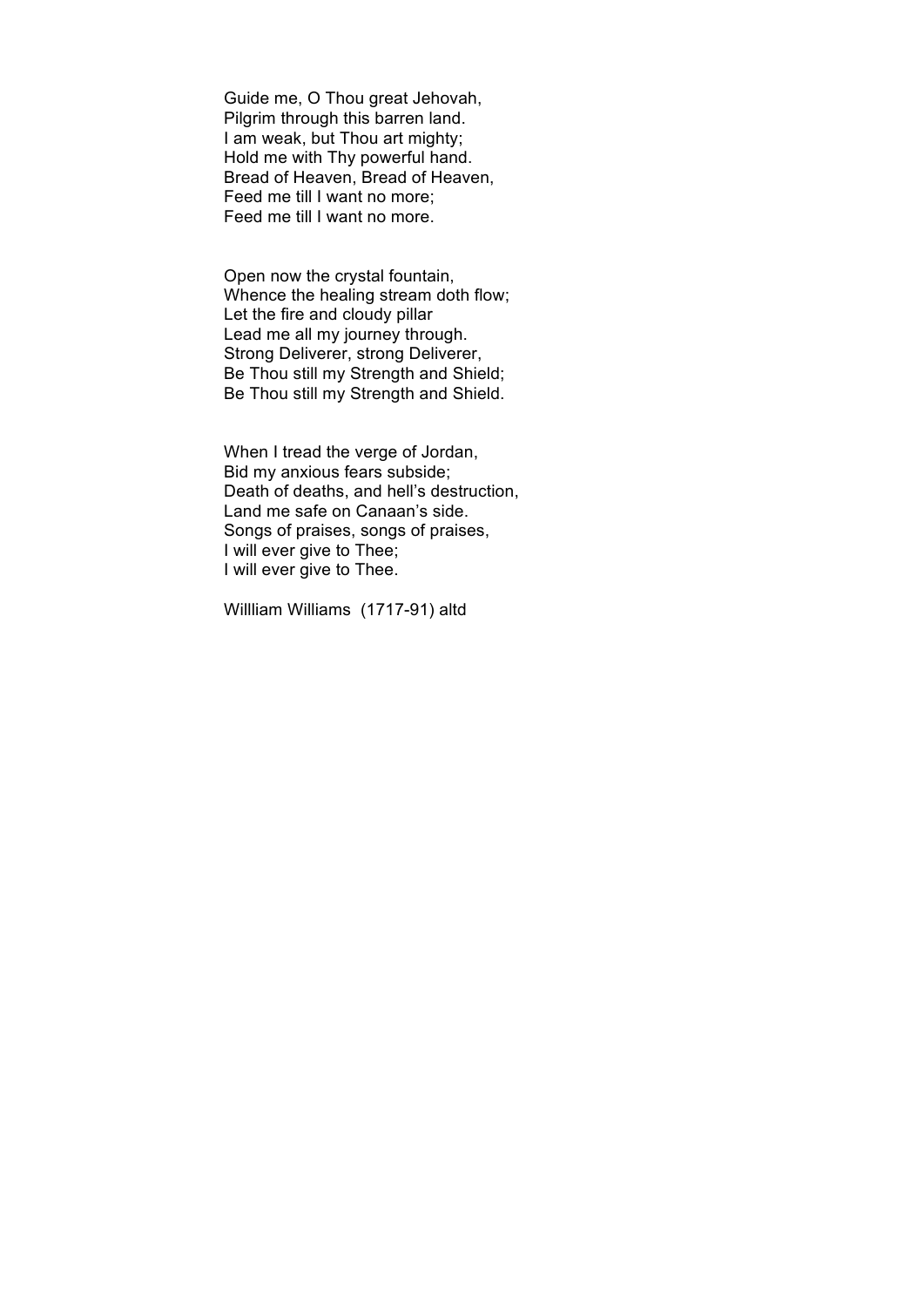I danced in the morning when the world was begun, And I danced in the moon and the stars and the sun, And I came down from heaven and I danced on the earth, At Bethlehem I had my birth :

Dance, then, wherever you may be; I am the Lord of the Dance, said he. And I'll lead you all wherever you may be, And I'll lead you all in the dance, said he.

I danced for the scribe and the Pharisee, But they would not dance and they would not follow me; I danced for the fishermen, for James and John; They came to me and the dance went on :

I danced on the Sabbath when I cured the lame, The holy people said it was a shame; They whipped and they stripped and they hung me high; And they left me there on a cross to die :

I danced on a Friday and the sky turned black; It's hard to dance with the devil on your back; They buried my body and they thought I'd gone, But I am the dance and I still go on :

They cut me down and I leapt up high, I am the life that'll never, never die; I'll live in you if you'll live in me; I am the Lord of the Dance, said he :

Sydney Carter (1915-2004)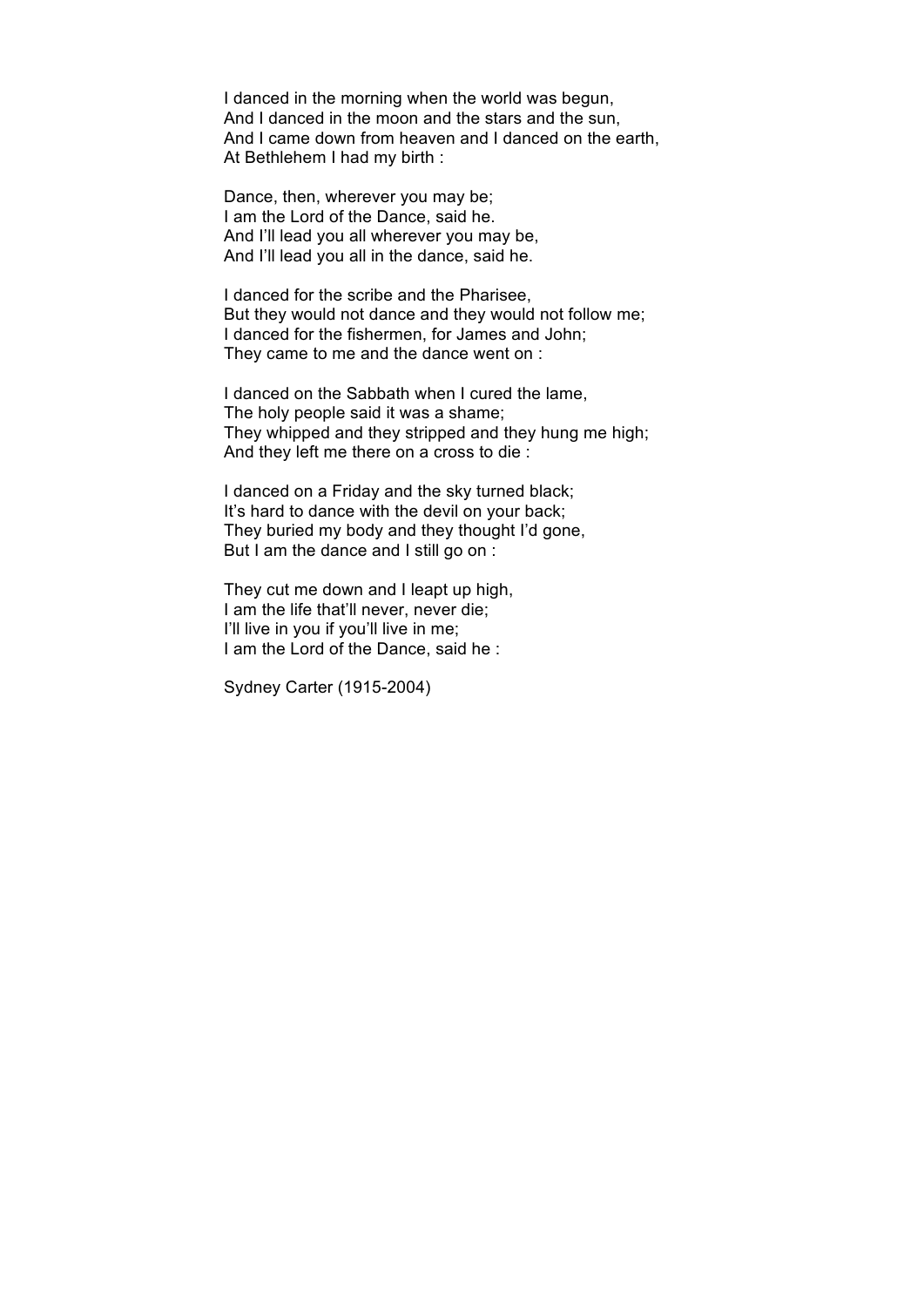Lord of all hopefulness, Lord of all joy, Whose trust, ever childlike, no cares could destroy, Be there at our waking, and give us, we pray, Your bliss in our hearts, Lord, at the break of the day.

Lord of all eagerness, Lord of all faith, Whose strong hands were skilled at the plane and the lathe, Be there at our labours, and give us, we pray, Your strength in our hearts, Lord, at the noon of the day.

Lord of all kindliness, Lord of all grace, Your hands swift to welcome, your arms to embrace, Be there at our homing, and give us, we pray, Your love in our hearts, Lord, at the eve of the day.

Lord of all gentleness, Lord of all calm, Whose voice is contentment, whose presence is balm, Be there at our sleeping, and give us, we pray, Your peace in our hearts, Lord, at the end of the day.

Jan Struther (1901-53)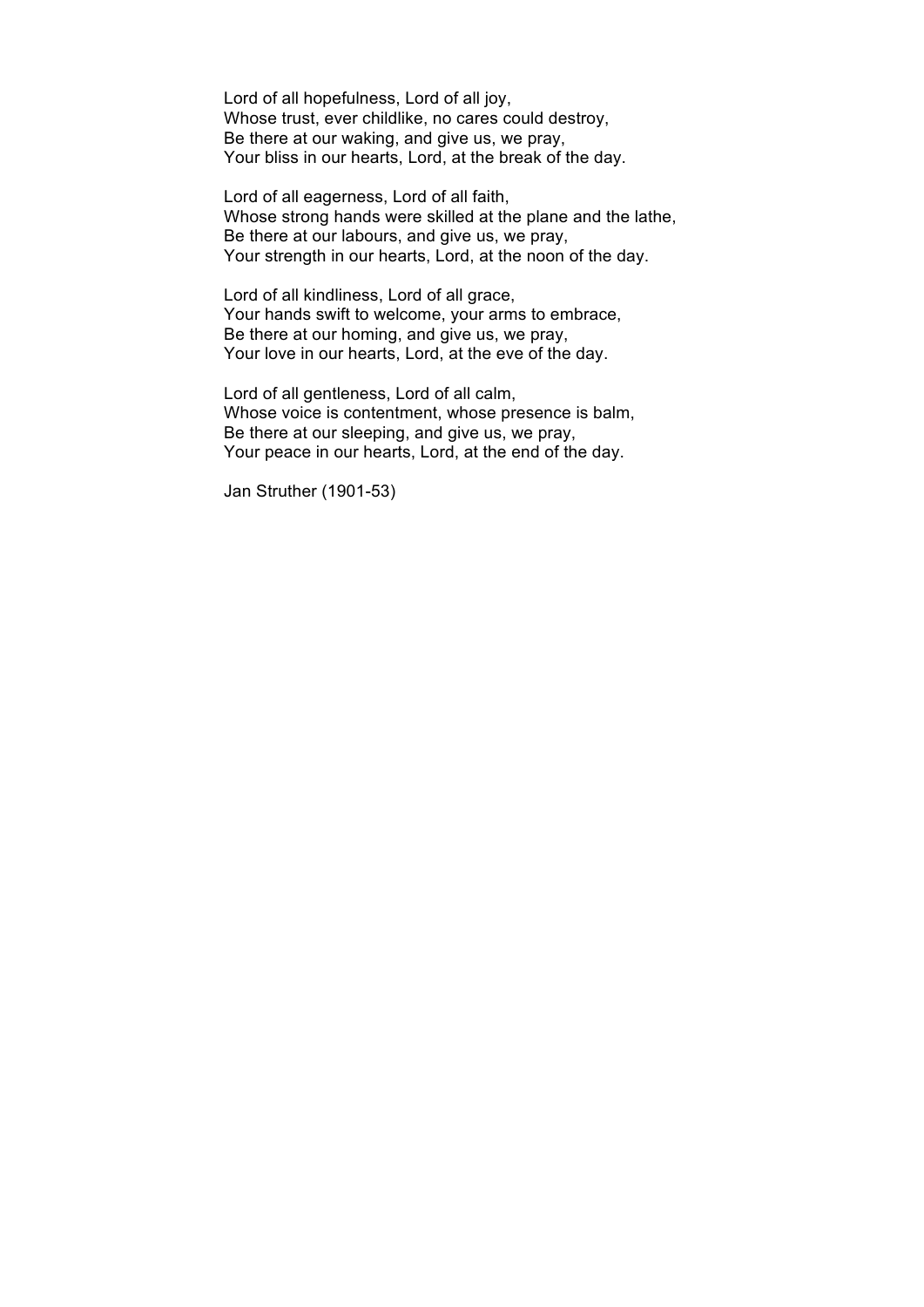Love Divine, all loves excelling, Joy of heaven, to earth come down, Fix in us thy humble dwelling, All thy faithful mercies crown. Jesu, thou art all compassion, Pure unbounded love thou art; Visit us with thy salvation, Enter every trembling heart.

Come, almighty to deliver, Let us all thy grace receive; Suddenly return, and never, Never more thy temples leave. Thee we would be always blessing, Serve thee as thy hosts above; Pray, and praise thee, without ceasing, Glory in thy perfect love.

Finish then thy new creation: Pure and spotless let us be; Let us see thy great salvation Perfectly restored in thee; Changed from glory into glory Till in heaven we take our place, Till we cast our crowns before thee, Lost in wonder, love, and praise!

Charles Wesley (1707-88)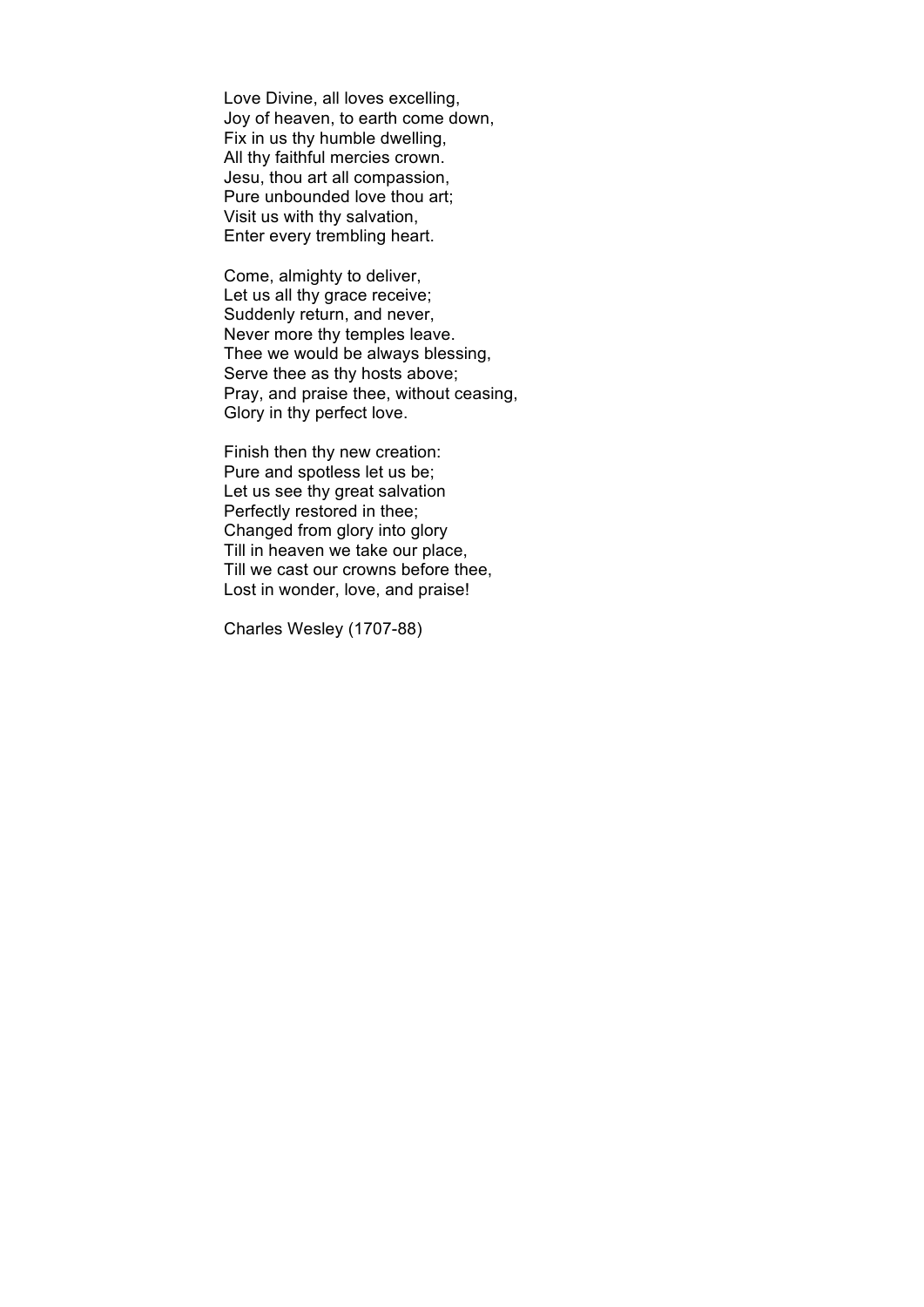Make me a channel of your peace. Where there is hatred let me bring your love; Where there is injury, your pardon, Lord; And where there's doubt, true faith in you:

O Master, grant that I may never seek So much to be consoled as to console; To be understood as to understand; To be loved, as to love with all my soul.

Make me a channel of your peace. Where there's despair in life, let me bring hope; Where there is darkness, only light: And where there's sadness, ever joy:

O Master, grant that I may never seek So much to be consoled as to console; To be understood as to understand; To be loved, as to love with all my soul.

Make me a channel of your peace. It is in pardoning that we are pardoned, In giving of ourselves that we receive, And in dying that we're born to eternal life.

Sebastian Temple (1928-97)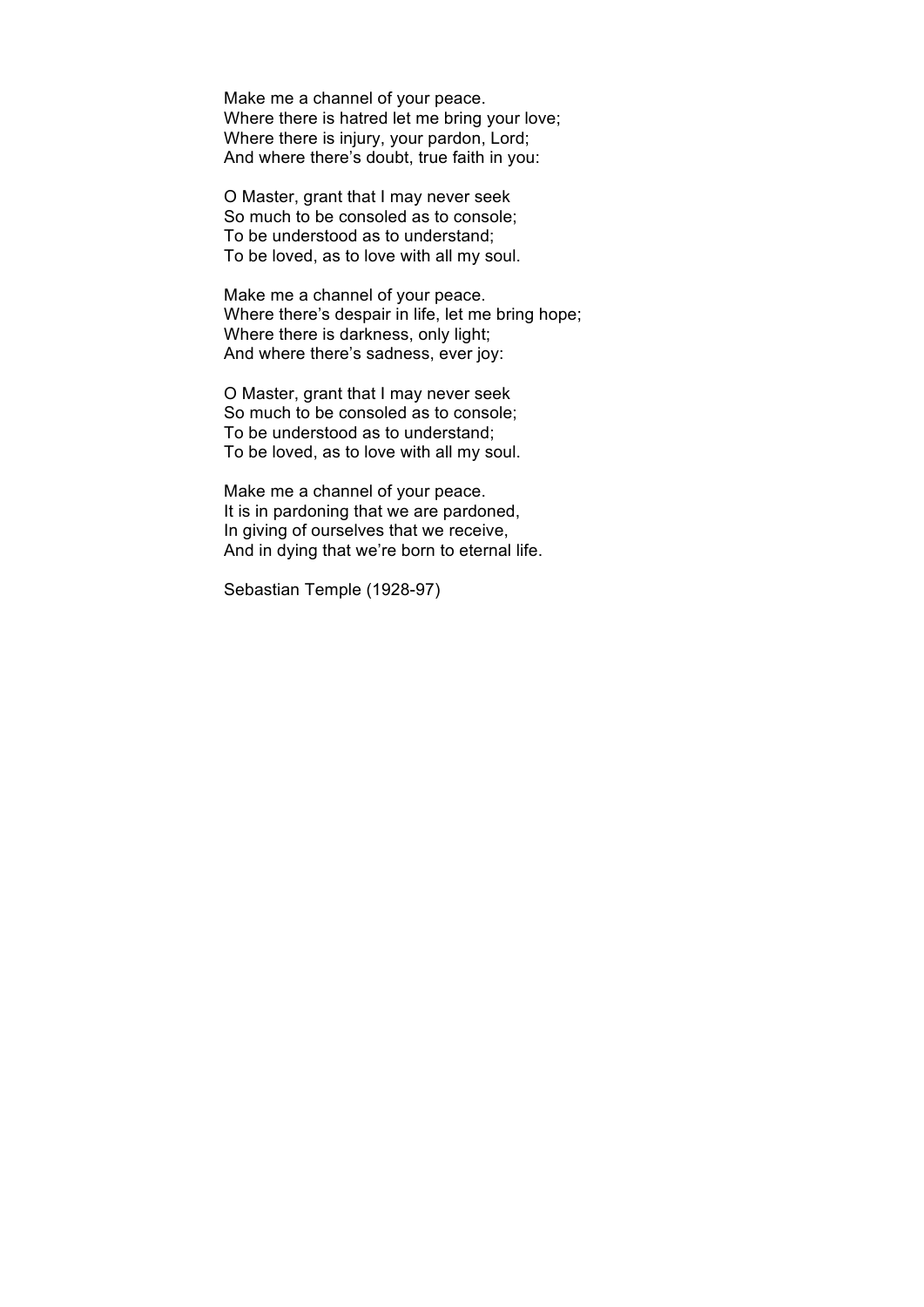Morning has broken, like the first morning, Blackbird has spoken like the first bird; Praise for the singing, praise for the morning, Praise for them springing fresh from the Word.

Sweet the rain's new fall, sunlit from heaven, Like the first dewfall on the first grass; Praise for the sweetness of the wet garden, Sprung in completeness where his feet pass.

Mine is the sunlight, mine is the morning, Born of the one light Eden saw play; Praise with elation, praise every morning, God's re-creation of the new day.

Eleanor Farjeon (1881-1965)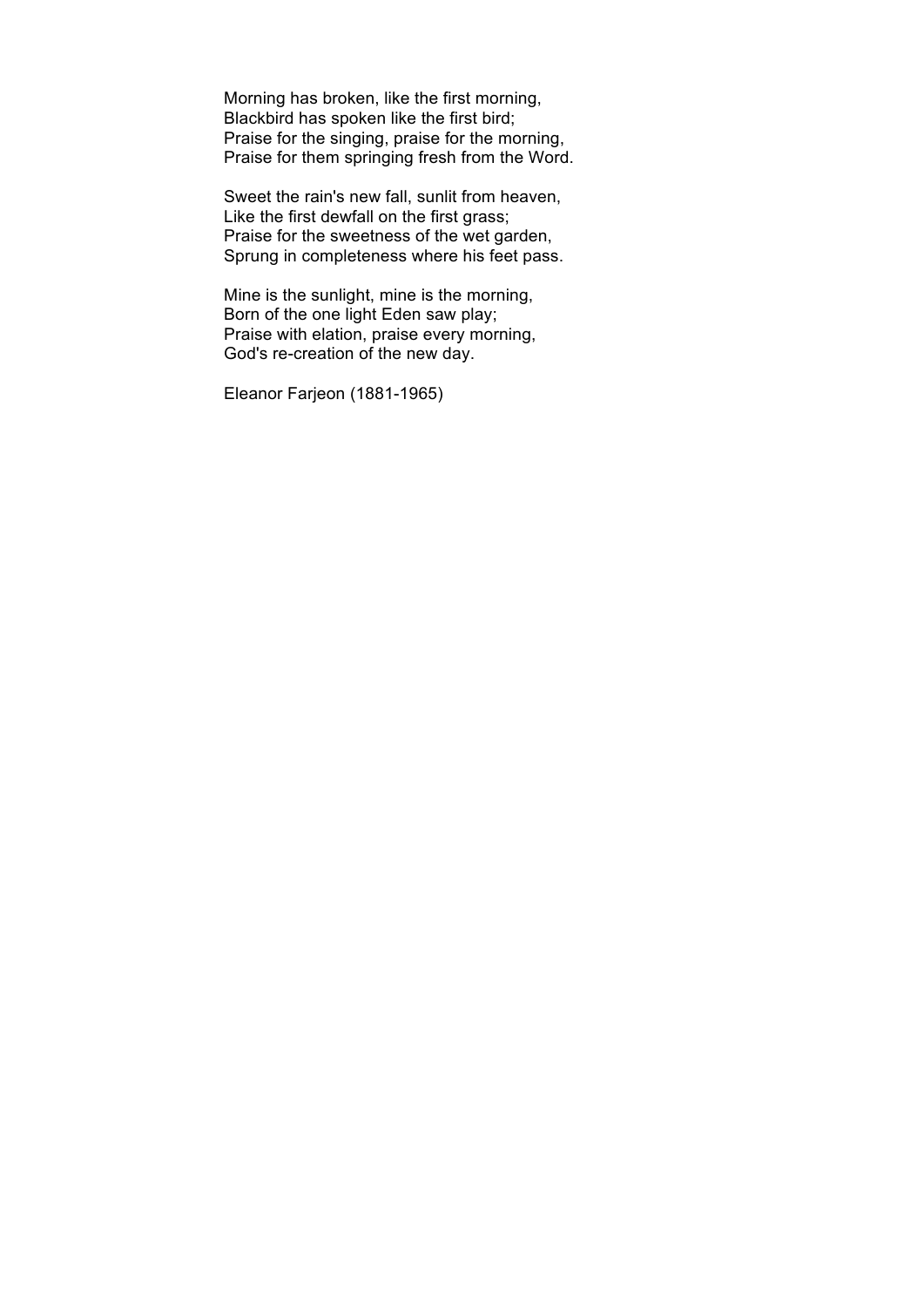One more step along the world I go, One more step along the world I go. From the old things to the new Keep me travelling along with you. And it's from the old I travel to the new, Keep me travelling along with you.

Round the corners of the world I turn, More and more about the world I learn. All the new things that I see You'll be looking at along with me. And it's from the old I travel to the new, Keep me travelling along with you.

As I travel through the bad and good Keep me travelling the way I should. Where I see no way to go You'll be telling me the way, I know. And it's from the old I travel to the new, Keep me travelling along with you.

Give me courage when the world is rough, Keep me loving though the world is tough. Leap and sing in all I do, Keep me travelling along with you. And it's from the old I travel to the new, Keep me travelling along with you.

You are older than the world can be, You are younger than the life in me. Ever old and ever new, Keep me travelling along with you. And it's from the old I travel to the new, Keep me travelling along with you.

Sydney Carter (1915-2004)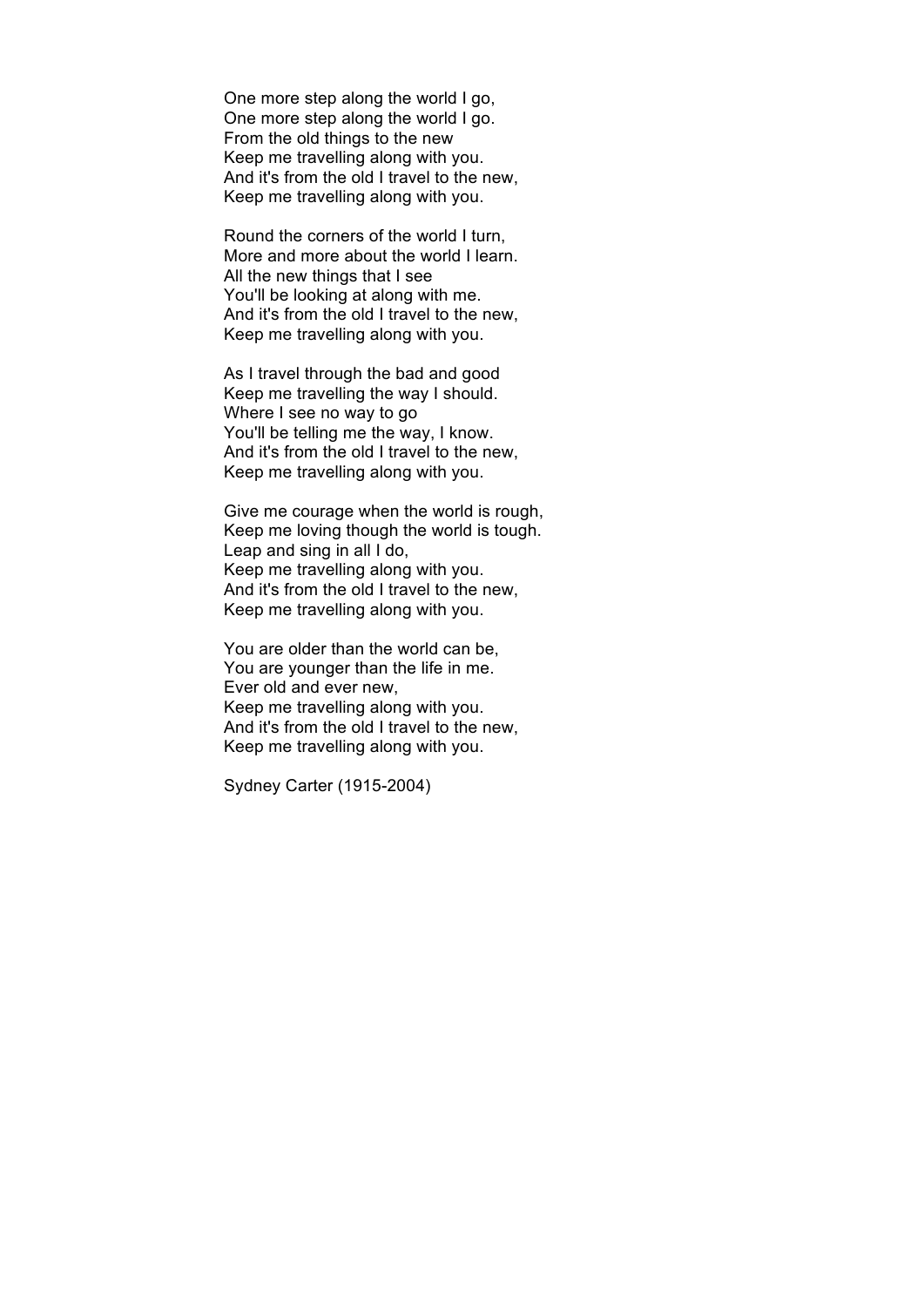Praise, my soul, the King of heaven, To his feet thy tribute bring; Ransomed, healed, restored, forgiven, Who like me his praise should sing? Praise him! Praise him! Praise him! Praise him! Praise the everlasting King!

Praise him for his grace and favour To our fathers in distress; Praise him still the same for ever, Slow to chide, and swift to bless. Praise him! Praise him! Praise him! Praise him! Glorious in his faithfulness.

Father-like he tends and spares us; Well our feeble frame he knows; In his hands he gently bears us, Rescues us from all our foes. Praise him! Praise him! Praise him! Praise him! Widely as his mercy flows.

Angels, help us to adore him; Ye behold him face to face; Sun and moon, bow down before him, Dwellers all in time and space: Praise him! Praise him! Praise him! Praise him! Praise with us the God of grace.

Henry Lyte (1793-1847)